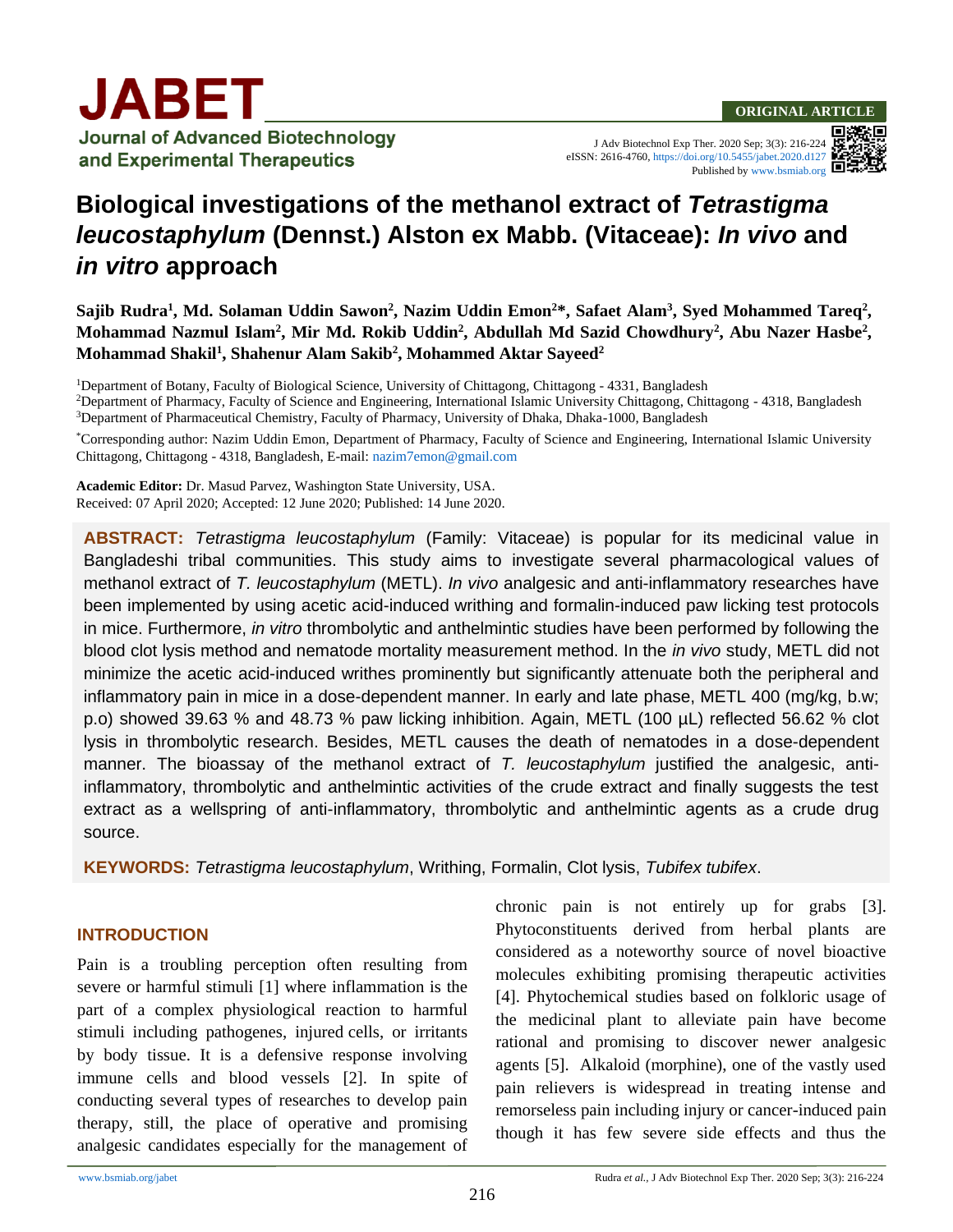attention of pharmaceutical companies is grabbed to evaluate different medicinal plant extractives to bring newer pain killers with less side effect and more specificity to light [6]. Studies, stratified into various types of pain tests reflect remarkable anti-nociception activity achieved by systemic administration of several alkaloids, terpenoids, and flavonoids such as rutin, quercetin, pectolinarin, and gossypin [3]. Intense breakdown of homeostasis like injury, infection and/or exposure to contaminants can provoke innate immune receptors by pointing out the pathogens with a target of eliminating those from bodies is known as inflammation categorized by redness, pain, heat, swelling, and loss of function in the affected zone [7, 8]. In recent practice, both NSAIDs (Nonsteroidal Anti-Inflammatory Drugs) and steroidal drugs are taken under consideration to treat pain and inflammation through the use of NSAIDs for a prolonged period. But it can impose several side effects and organ damage including liver and gastrointestinal tract along with initiation of cardiovascular complications and renal failure [9, 10]. Thus, to alleviate pain bioactive constituents isolated from plants have been inspected for centuries to establish phytochemicals as anti-inflammatory agents [11]. Besides, phytomedicines acquired from plant extracts may satisfy the desire of nontoxic, more potent, fruitful, and safe drugs to cure pain and inflammation more efficiently [8].

Thrombosis is a fatal disease categorized by thrombus formation in the circulatory system [12]. Alteplase, anistreplase, streptokinase, urokinase, and tissue plasminogen activator (tPA) are abundantly used antithrombus agents that are administered to dissolve blood clot characterized as thrombolysis process [13, 14]. Though aspirin and heparin are safe to use, they are not profoundly effective to lysis clots and to prevent occlusion. Again, Thrombin inhibitors and antiplatelet agents that are more selective and are supposed to be more potent are having dubious safety [15]. Streptokinase and urokinase are frequently used firstgeneration drugs to treat thrombosis which possess serious side effects including anaphylactic reaction, systemic fibrinolysis, and hemorrhage due to their weak substrate specificity [16]. Giving streptokinase can also trigger immunogenicity which can confine numerous other treatments for a patient [17]. Besides, selective third-generation thrombolytic agents including

monoplane, tenecteplase, reteplase, etc. are contributing with notable angiographic potency in patients with acute myocardial infarction in spite of showing parallel mortality rates with those few agents that have been evaluated in large-scale trials [14, 18]. Thus, persistent research is ongoing to offer advanced thrombolytic agents with utmost coronary arterial thrombolysis with nominal bleeding [19] as currently almost all available synthetically derived thrombolytic agents are possessing notorious drawbacks [20]. In accordance with a research, almost 30 % of all manufactured pharmaceuticals are plant-derived which are less toxic and safe from adverse effects than synthetically derived ones [21]. Herbs and natural food sources along with their supplements having anticoagulant and antiplatelet activity can provide protection from detrimental coronary events and strokes [17]. This incidence accredits extensive researches to ascertain new natural plant-derived sources of thrombolytic agents, as well as antimitotic agents [22].

With the ability to make humans and cattle vulnerable to fungal and bacterial infections, helminths have become the most familiar infectious agents in developing countries and less developed countries which mainly impose a great threat to public health especially to millions of school-going children [23]. Synthetic anthelmintics with several drawbacks make the desired competence apocryphal including resistance [24]. Previous research conducted on the efficacy of anthelmintics reflects that albendazole, levamisole, tetramisole, and ivermectin all can be compromised with resistance issues [25]. One significant approach to embellish cheaper and efficient anthelmintics is to focus on herbal remedies. Thus, evaluation of anthelmintics derived from natural sources is becoming popular day by day in the treatment of parasite infections [4]. Treatments with synthetic regional formulations have several adverse effects and are not available to low income people due to higher drug costs. Demand of medicinal plants is increasing gradually in the search for new medicinal drug for the treatment of several disorders around the world [26].

*Tetrastigma leucostaphylum* is a woody climber belonging to the family of Vitaceae. Leaves of *T. leucostaphylum* (in wild) can coexist as simple, defoliate, and trifoliate patterns in the same plant [27]. The genus *Tetrastigma* is comprised of 100 species [28]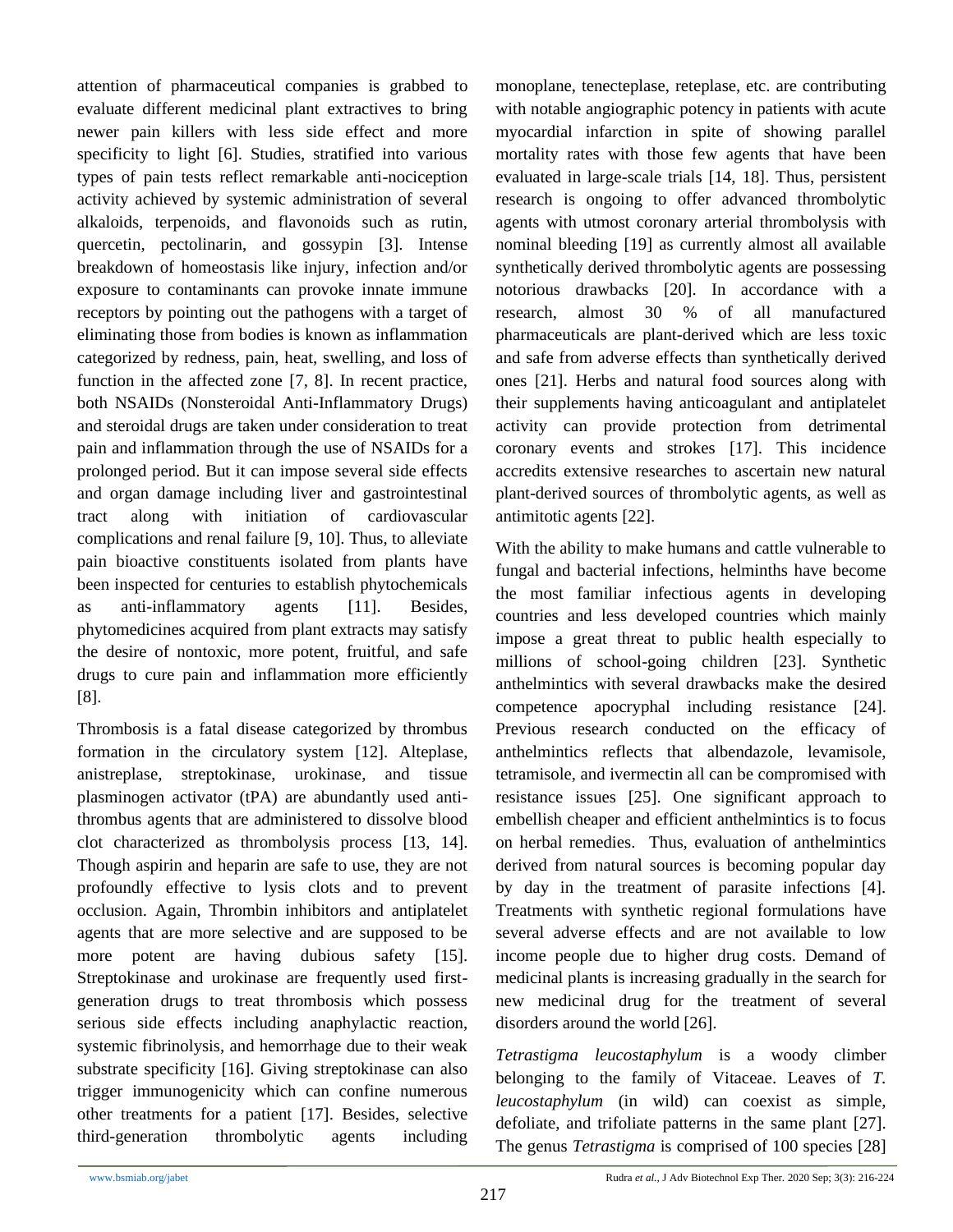which are seemingly found in the tropical or subtropical areas of Asian, and Australian undistributed rainforest [29]. Parasitic plants of the Raffesiaceae family, producing the largest flower in the world utilize *Tetrastigma* as sole host [30]. In Malaysia, Indonesia, and Vietnam leaf poultice or extracts of *Tetrastigma* plants are applied externally or internally to combat headaches and fever [31]. Few species of *Tetrastigma* are well-known to treat sore throat, asthma, pneumonia, rheumatism, diarrhea, hepatitis, febrile convulsion, menstrual disorders, scrofula, immune system disorders, and cancer [28]. The local name of *T. leucostaphylum* is Horina lata and has folkloric importance in tribal vicinity of Bangladesh (Chakma, Marma, and Tripura). Previously conducted research suggests that extract of *T. leucostaphylum* is rich in alkaloids, cardiac glycosides, carbohydrates, diterpenes, reducing sugars, phytosterols, saponin, fixed oils and fats and can be used as anesthetics and CNS stimulants due to high alkaloid content [32]. Traditional practice of this plant also includes preventing fecundity, blood feeding, hatching of eggs along with diarrhea and dysentery management [33, 34]. Pharmacological investigations of different plant extracts reveals the medicinal properties of many botanicals, but yet a lot of medicinal plants remain out of investigations. Hence isolation and characterization of healing compounds from these medicinal plants are needed [35]. The research on the medicinal plants should be extended with the identification of the active principles in the plants. Scientific exploration of the remedies is composed of standardization and quality control of the products which is an evaluation procedure to get approval to be used in primary health care by ensuring their safety. Such research activities can also lead to the development of new drugs as in the future [36]. As the best knowledge there is no investigations have been performed regarding the pain, thrombus, and anthelmintic management of this plant extract, this study has been intended to perform the analgesic, antiinflammatory, thrombolysis and anthelmintic investigation of methanol extract of *T. leucostaphylum*.

# **MATERIALS AND METHODS**

## **Collection and identification of the plant**

Leaves of *T. leucostaphylum* were collected from Hathazari hill, Chittagong hill region, Chittagong, Bangladesh in September 2018. Superior steps were taken to avoid contamination and healthy, fresh products have been reserved. The plant specimen was identified by Sajib Rudra, taxonomist, Bangladesh, and listed for ease of future reference (accession no: CTGUH SR7912) and stored in the Herbarium in the Chittagong University.

# **Extraction process**

Around 500 g of the dried powdered plant materials were taken in separate clean glass bottles and soaked in 2.5 liters of methanol. The container with its materials was fixed by aluminum foil with a container lid and kept for a period of 14 days at  $23 \pm 2^0$  C going with frequent shaking and mixing. The entire mixture was then filtered by cotton followed by the number 1 Whatman filter paper (Bibby RE200, Sterilin Ltd., UK) and the filtrates were condensed on a water bath at  $40^{\circ}$  C, in this manner solvent can be evaporated [37]. Finally, 12 g of the crude methanol extracts were yeilded from the pulverized leaves. The crude extract was preserved at the refrigerator under  $4^{\circ}$  C for further research.

# **Drugs and chemicals**

Analytical grade chemicals and drugs have been used in this research and were purchased from BDH (UK) Laboratory Supplies and Sigma (St. Louis, MO, USA), Sanofi Bangladesh Ltd (Tongi, Bangladesh), Square Pharmaceuticals Ltd (Dhaka, Bangladesh) and Beximco Pharmaceuticals Ltd (Dhaka, Bangladesh).

# **Experimental animals**

Standard guidelines for the use and treatment of laboratory animals are extended to the handling and care of animals for the study [38]. Swiss albino mice (weighing about 25–30 g), had been purchased from Jahangir Nagar University, Savar, Bangladesh. The animals received standard laboratory diet and water (*ad libitum*) and followed sufficient ventilation within the room following the normal day-night cycle. All the experiments were carried out in a separate and quiet state. For 10 days before the test, the animals have been adapted to the research laboratory environs. The designed protocol was approved by the P & D (Pharm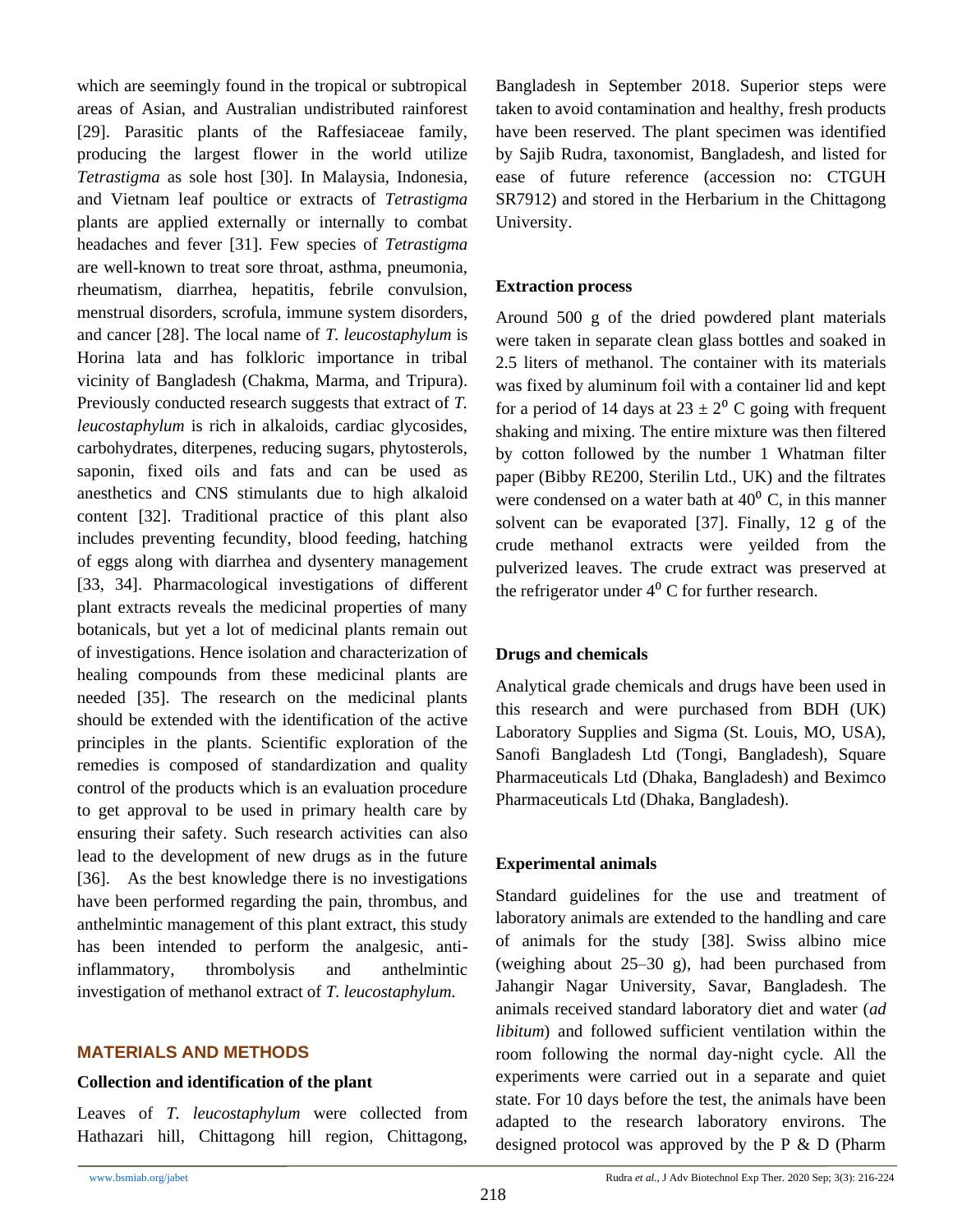P&D - 09/18-193) committee of Department of Pharmacy, International Islamic University Chittagong, Chittagong - 4318, Bangladesh.

## *In vivo* **investigations**

## *Acute toxicity test*

Previously described method approved by Organization for Economic Cooperation and Development (OECD) [33, 39] with slight modifications has been used to investigate oral acute toxicity of the plant extract. Group of 10 mice received oral doses of 1000 mg/kg, 2000 mg/kg and 3000 mg/kg of METL while the control group received only the vehicle (water). For 48 hours, the groups were monitored. Every day the animals were weighed, and changes were noted in their typical behavior and lack of any signs of harmfulness.

# **Analgesic and anti-inflammatory investigations**

## *Acetic acid-induced writhing test*

The peripheral nociceptive effect of the mice sample was determined by following the acetic acid-induced writhing test. This research has been performed by following the previously established method mentioned by Du, Junrong, et al. [40]. Mice were divided into 4 groups and each group contained 5 mice. The first group was treated as a control group. They were administered orally with vehicle (1% Tween 80 in distilled water). In the second group, mice were treated with diclofenacsodium (10 mg/kg, b.w; p.o). Third and fourth groups were administered orally with METL 200 and 400 (mg/kg, b.w; p.o) respectively 30 minutes before intraperitoneal injection of 0.6 % acetic acid solution at a dose of 10 mL/kg body weight. After 5 minutes, each group of mice observed for 30 minutes to count the number of writhing responses.

```
Inhibition (\%) =(Number of writhings by control–Number of writhings by test sample) \times 100
      Number of writhings by control
```
# *Formalin induced paw licking test*

To evaluate the anti-inflammatory response of METL formalin mediated inflammatory studies were followed [41]. At first, control (1% Tween 80), standard (ibuprofen 10 mg/kg), and test samples (METL 200

mg/kg, and 400 mg/kg) were administered orally. One hour later, 0.2 µL of 2.5% formalin was injected into the sub-plantar of the right-hand paw. Following formalin injection, the mice were immediately kept in a  $40 \text{ cm}^3$ diameter jar, and licking time was observed. Licking of the paw was reported and observations expressed as a total licking time in the early stage (0-5 minutes) and the late stage (15-30 minutes) which was representing as neurogenic and inflammatory pain responses respectively.

Inhibition  $(\%) =$ 

(Number of lickings by control–Number of lickings by test sample)  $\times$  100 Number of lickings by control

# *In vitro* **investigations**

# *Thrombolytic assay*

# *Streptokinase (SK) solution preparation*

5 mL of sterile distill waters have been properly mixed into the commercially produced lyophilic SK vial (15,00,000 I.U) (PolaminWerk GmbH, Herdecque). This suspension was used as a stock solution for the *in vitro* thrombolysis investigation and finally, 30,000 I.U solutions were used from the stock solution.

# *Specimen for thrombolytic test*

The procedure referred to by Emon, et al. [42] was followed in order to perform this analysis. Volunteers' venous blood (500 μL / tube) was held in the preselected sterile Eppendorf tube, and incubating at a temperature of 37 ° C for 45 minutes. The serum was completely separated after the development of the coagulation. Each tube reweighed to verify the weight of the clot. After removing the clot, 100 μL of METL has been correctly applied to each Eppendorf. Finally, each tube was incubated again for the 90 minutes at 37 °C coagulation. After incubation, the fluid found was detached and tubes were again weighed to detect the change in weight after clot disruption. The weight difference before and after clot lysis was considered to the final percentage of clot lysis. Water and streptokinase have been used as the positive and the negative and positive controls respectively. The following formula has been followed to determine the percent of clot lysis.

% clot lysis  $=\frac{Weight \ of \ the \ lysis \ colot}}{Weight \ of \ clot \ before \ lysis} \times 100.$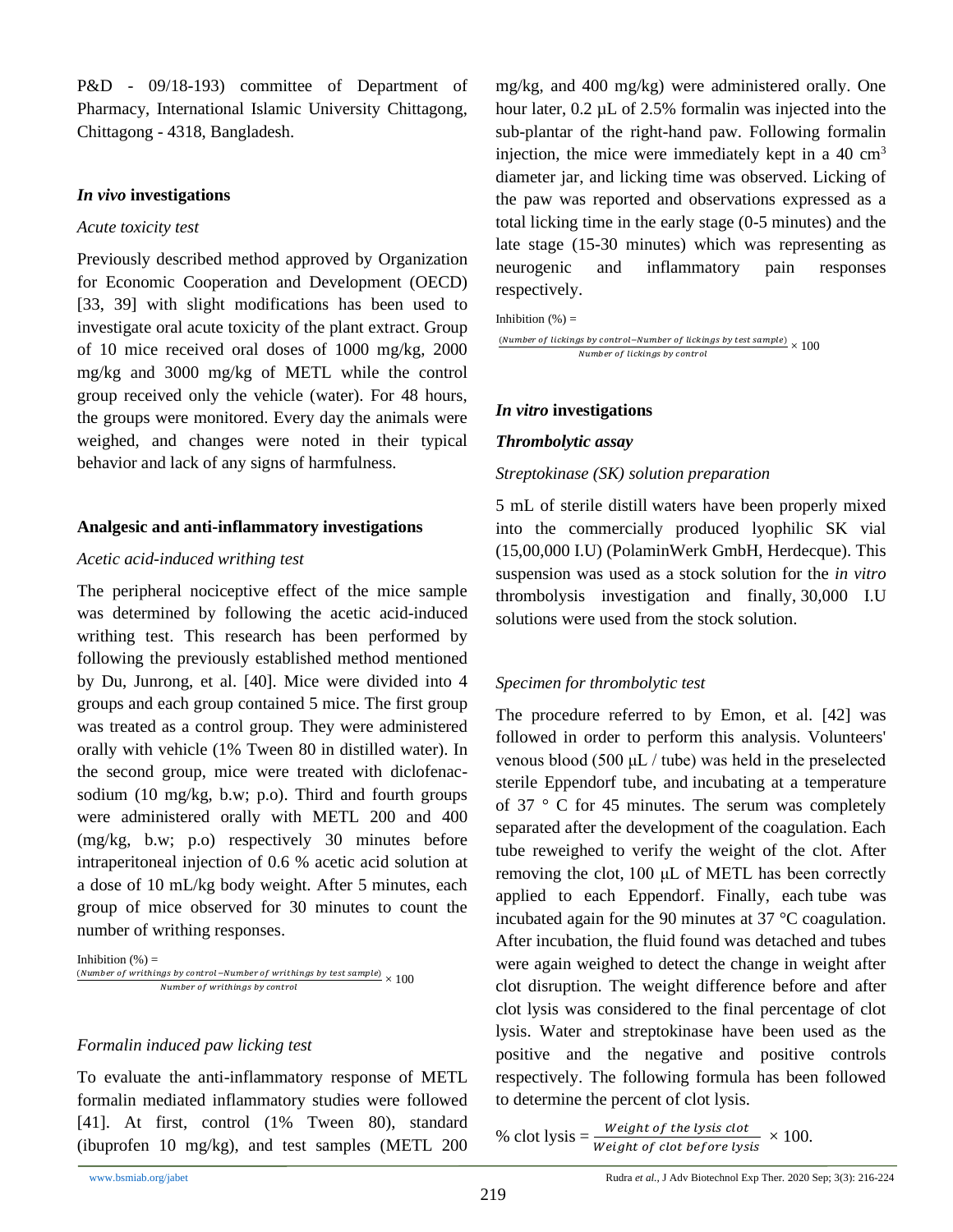#### *Anthelmintic assay*

Previously described method [43] with slight modification, the anthelmintic research has been implemented. Nearly 6-8 worms (*Tubifex tubifex*) were taken in each of six Petri dishes, and METL at different concentrations (10 mg/mL, 5 mg/mL, 2.5 mg/mL) were added in 3 Petri dishes and standard levamisole at different concentrations (1 mg/mL, 0.8 mg/mL, 0.5 mg/mL) were added in rest 3 Petri dishes. Then the beginning of the paralysis and the time of the worms' death were observed carefully. In two distinct parameters, 'time for paralysis' and 'time for death' of the worms were determined to distinguish the anthelmintic effect of the sample. Paralysis time was recorded if no movement could be detected. Upon confirmation, time taken to kill worms was noted if the worms did not react either when shaken vigorously or when plunged into the slightly warm water.

## **Statistical analysis**

Statistical analysis was interpreted as mean  $\pm$  standard error (SEM) and the data were analyzed using GraphPad Prism 5.2 (GraphPad Software, Inc., La Jolla, CA, United States). Statistical significance was determined by a one-way variance analysis (ANOVA) followed by Dunnett's test, where  $*P < 0.5$ ,  $**P < 0.01$ , and  $***P <$ 0.001 was considered statistically significant.

# **RESULTS**

#### **Effect of extracts on oral acute toxicity test**

During the observations, there was no lethality, no behavioral change (sedation, excitability) or no allergies reaction was appeared after the oral administration of METL.

# **Effect of the extracts on acetic acid-induced writhing test**

Peripheral analgesic activity determination by the acetic acid-induced writhing study was measured on the basis of the average number of abdominal constrictions shown during the writhing test by extending a hind paw to animals (mice). Inhibition was observed for 20 min in the writhing of the test extract. In contrast to the control group, a dose of 200 mg/kg inhibited 8.28% of writhes. Dose of 400 mg/kg inhibited 31.31 % ( $P < 0.05$ ) of writhes while the standard drug diclofenac-sodium exhibited 66.58 % ( $P < 0.001$ ) of inhibition. The overall results of the control and test samples have been narrated in Table 1. Comparing with standard drug diclofenac-sodium, the therapeutic activity of METL was less than the standard drug diclofenac sodium.

**Table 1.** Effect of test samples on the analgesic study of the METL on the acetic acid-induced writhing test in mice.

| <b>Treatments</b>  | <b>Number of writhing</b> |
|--------------------|---------------------------|
| TWN 80 - 10 mg/mL  | 39.50 2.54 <sup>#</sup>   |
| $DFN - 10$ mg/kg   | 13.20 1.98***             |
| $METL - 200$ mg/kg | 36.25 2.38                |
| $METL - 400$ mg/kg | $27.13$ $1.32^*$          |

The values were presented as mean  $\pm$  SEM; One-way analysis of variance (ANOVA) was followed by Dunnett's test.  $*P < 0.05$ ,  $**P < 0.01$  and  $***P <$ 0.001, where  $#$  was designated as control. METL = methanol extract of *Tetrastigma leucostaphylum* leaves, TWN 80 = 1% Tween 80, and DFN = diclofenac sodium.

# **Effect of extracts on formalin-induced paw licking test**

The formalin test exhibited moderate anti-inflammatory activity. When METL was administered orally at 200 and 400 mg/kg according to body weight, the licking time in both the early and late phases was decreased in a dose-dependent manner. METL at 200 mg/kg caused significant inhibition of licking in both early phase (28.34 %) ( $P < 0.01$ ) and late phase (33.72 %) ( $P <$ 0.01). METL at 400 mg/kg also caused significant inhibition of licking in early phase  $(39.63\%)$   $(P < 0.01)$ and late phase  $(48.73\%)$   $(P < 0.001)$ . Standard drug diclofenac-sodium inhibited paw licking 53.39 % (*P* < 0.001) in early phase and 54.67% (*P* < 0.001) in late phase when compared with control (1% tween 80) group animals. The summary of the findings has been enumerated in Figure 1.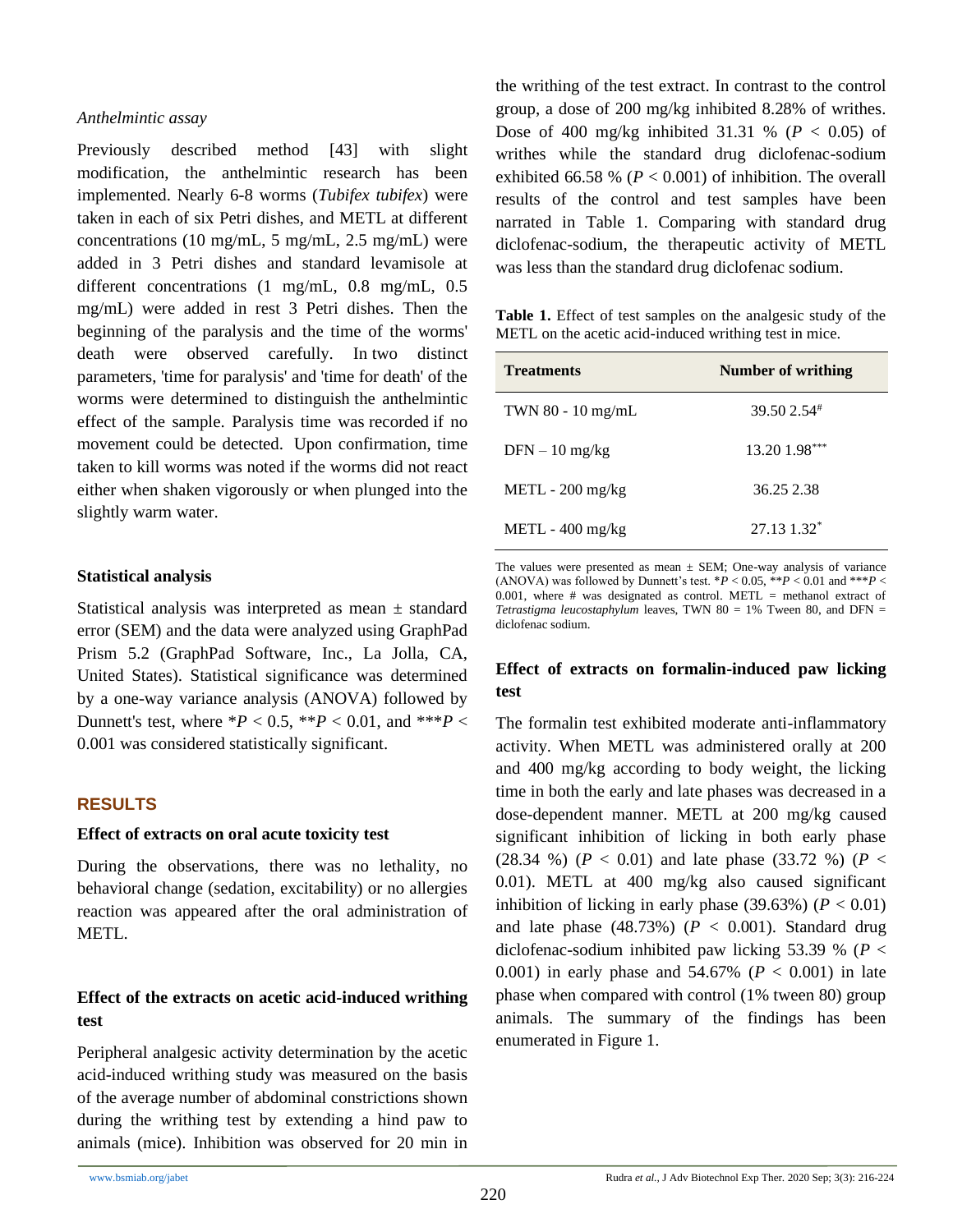

Figure 1. Effect of test samples on the anti-inflammatory investigation of the METL on the formalin-induced licking test. The values were presented as mean  $\pm$  SEM; One-way analysis of variance (ANOVA) was followed by Dunnett's test.  $*P < 0.05$ ,  $*P < 0.01$  and  $**P < 0.001$ , where # was designated as control. METL = methanol extract of *Tetrastigma leucostaphylum* leaves, TWN 80 = 1% Tween 80, and IBU = Ibuprofen.

#### **Effect of the extracts on thrombolytic activity**

In the *in vitro* thrombolytic assay, the extract exerted 26.08 %  $(P < 0.001)$  lysis of the blood clot while standard streptokinase was obtained 56.62 % (*P* < 0.001) blood clot lysis. The summary of the findings has been enumerated in Figure 2.



**Figure 2.** Clot lysis effects by Saline water, Streptokinase, and METL. The values were presented as mean  $\pm$  SEM (n = 10); One-way analysis of variance (ANOVA) was followed by Dunnett's test.  $***P < 0.001$  was considered as significant compared with the control, where # is designated as control. METL = methanol extract of *Tetrastigma leucostaphylum* leaves, SW = saline water, and STK = streptokinase.

#### **Effect of extracts on anthelmintic activity**

A methanol extract of *T. leucostaphylum* leaves was used to determine the anthelmintic activity and the extract showed the effect in a dose-dependent manner. METL took  $9.3 \pm 1.16$  minutes for paralysis and  $32.45 \pm 1.16$  2.35 minutes for death at the maximum concentration (10 mg/mL) while standard levamisole took  $4.5 \pm 1.38$ minutes for paralysis and  $8.55 \pm 1.33$  minutes for death at a concentration of 1 mg/mL (Figure 3).



**Figure 3.** Effect of various test doses of the METL and LMS on nematodes (n  $= 6$ ) in the anthelmintic study. Values were presented as mean  $\pm$  SEM. METL = methanol extract of *Tetrastigma leucostaphylum* leaves, and LMS = levamisole.

#### **DISCUSSION**

The study was performed to investigate the analgesic, anti-inflammatory, thrombolytic and anthelmintic significance of methanol extract of *T. leucostaphylum* leaves. The experiments showed negligible antinociception activity after the oral administration of METL and not significantly decreased abdominal writhing in mice. Acetic acid-induced abdominal restriction response is an established procedure in peripheral analgesic agent research. Prostaglandin receptors are thought to mediate this response [44]. METL has generated less anti-nociceptive behavior and therefore suggests that the prostaglandin receptor secretion could not be attenuated strongly by the components of METL. Throughout the scientific studies, METL has shown dose-dependent activity in anti-inflammatory research. For the justification of pain and analgesia the formalin-induced pain approach is quite worthwhile [45]. The formalin-induced pain experiment includes two stages of painful exposure [46]. The first stage is the early (neurogenic pain) stage which usually results from peripheral stimulation through Cfibre [47]. This stage begins immediately after the injection of the formalin solution and takes 5-10 minutes. The 2nd (late) stage (inflammatory pain) is intensified by inflammation of local tissues and physiological alteration of the dorsal horn of the spinal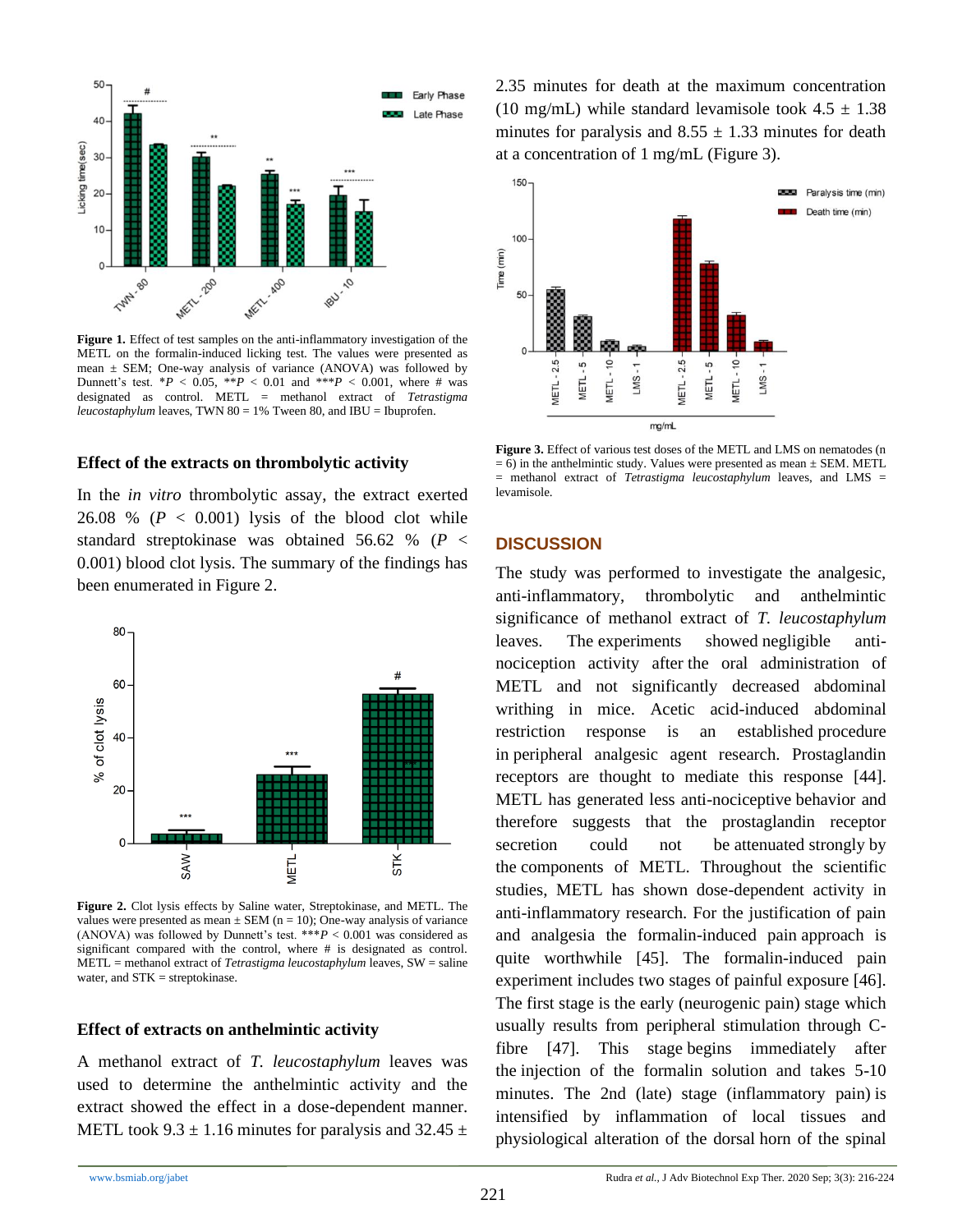cord which begins about 20 minutes after the formalin injection. These process has been inhibited by opioid and anti-inflammatory medicines [41]. Therefore, central analgesics such as morphine often block early and late phases while medications like adrenaline (dexamethasone), or NSAIDs (aspirin), often inhibit pain in late-phase [48]. In formalin study, it was assumed that METL substantially  $(P < 0.01$  and  $P <$ 0.001) attenuated the hyperalgesia in both phases which has been mediated throughout the formalin injection. Disruption of hemostasis can cause a blood clot (thrombus) in the circulatory system and results in vascular blockage followed by detrimental consequences in thrombolytic diseases including acute myocardial or cerebral infarction which may lead to death [1].

Thrombolysis is the sum of several detrimental cascades related to arterial diseases connected with acute coronary disorders such as pulmonary emboli, deep vein thrombosis, strokes, heart attacks, and venous thromboembolic complications which can result in abrupt morbidity and mortality [12]. In the physiological system, vascular barricade results from thrombosis, and recuperating events can lead to fatal consequences including cerebral or myocardial infarction followed by death [20]. The hypothesis of cascade and waterfall [49, 50] shows that the coagulation process takes place in three stages: the formation of the thrombin, activation of prothrombin, and formation of fibrin. The results of this study have shown that METL has enabled lysis to the extrinsic coagulation which may act as the driving force of antithrombotic and thrombolytic action. Furthermore, the low dose intake of crude extract has no or fewer side effects and the body's coagulation system will not be hampered. For long-term thrombosis prevention, low dose METL is therefore recommended.

In the anthelminthic study, METL increased the paralysis and death of *Tubifex tubifex* within a short time in a dose-dependent manner. Helminths, worm-like organisms reside inside the living host and assemble nourishment from it which results in disruption in hosts nutrient absorption mechanism. Through skin or gastrointestinal tract juvenile forms of the parasites can invade human beings and go under maturation to form adult worms by arresting nutrition [51]. Anthelmintics, a group of antiparasitic drugs perform locally to expel worms from the gastrointestinal tract [52] or systematically to restrict helminths from doing any

noteworthy damage to host [53]. METL's anthelmintic behavior may be exhibited due to the involvement of the phytoconstituents of the plant extract. Phytoconstituents can interfere with the generation of energy by dealigning oxidative phosphorylation, or due to the interfere of phytoconstitents with the glycoproteins of the cell surface.

# **CONCLUSIONS**

The study revealed significant anti-inflammatory, thrombolytic, and anthelmintic potentiality of methanol extract of *T. leucostaphylum* leaves and can be considered as a prominent candidate to be a lead compound for drug discovery and drug designing. Chemical dynamics of the plant extract has been presumed to trigger the biological activity of the plant extract. Finally, further investigations following chemical profiling are recommended to confirm the biological activity of the plant extract.

# **ACKNOWLEDGEMENT**

The authors are thankful to the Department of Pharmacy, International Islamic University Chittagong, Chittagong – 4318, Bangladesh and "The Article (Road to Drug Discovery)" for the laboratory, and other aids required for this research. The authors also would like to thank Mrs. Sultana Razia Shorna (Chittagong college, Chittagong – 4203, Bangladesh) for her heartfelt cooperation. No particular grant was received from public, private or non-profit funding agencies for this research.

# **AUTHOR CONTRIBUTIONS**

SR, SUS, and NUE conceptualized, designed, and prepared the research protocols. SUS and NUE performed the laboratory experiments. MMRK, AMSC, ANH, and MS curated the data. SAS, SR, SA and NUE interpreted the data. SA, NUE and SUS drafted the manuscript. SMT and MAS supervised while MNI monitored the research. Finally, all the authors revise the final draft and agreed to publish the manuscript as an original research article.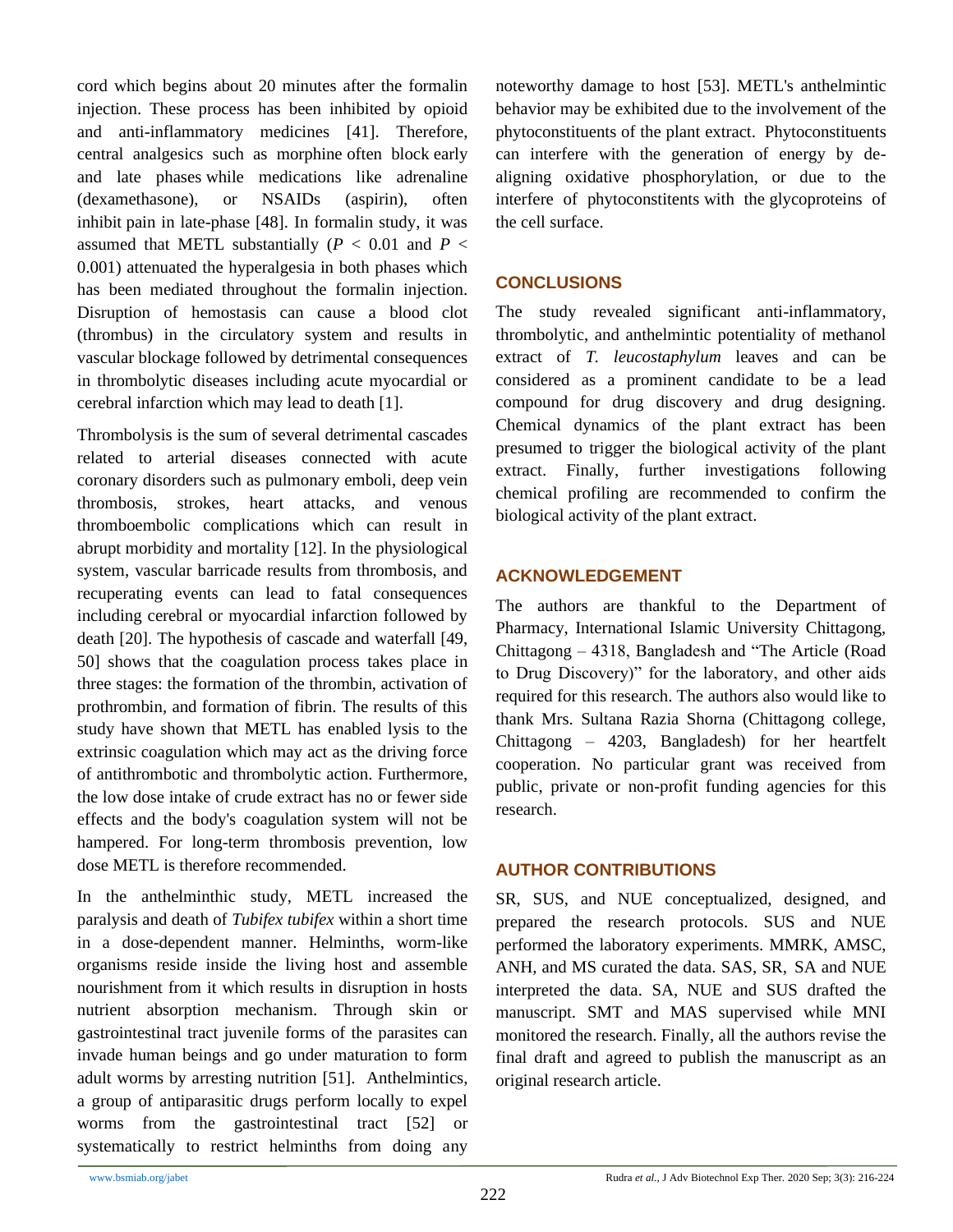# **CONFLICTS OF INTEREST**

Authors declared that they have no conflict of interest.

## **REFERENCES**

- [1] Viana F. Nociceptors: thermal allodynia and thermal pain. Handbook of clinical neurology: Elsevier; 2018. p. 103-19.
- [2] Ferrero‐Miliani L, Nielsen O, Andersen P, Girardin S. Chronic inflammation: importance of NOD2 and NALP3 in interleukin‐1β generation. Clinical & Experimental Immunology. 2007;147:227-35.
- [3] Calixto JB, Beirith A, Ferreira J, Santos AR, Filho VC, Yunes RA. Naturally occurring antinociceptive substances from plants. Phytotherapy Research: An International Journal Devoted to Pharmacological and Toxicological Evaluation of Natural Product Derivatives. 2000;14:401-18.
- [4] Farnsworth N. Screening Plants for New Medicines. Biodiversity. Part II. Washington: National Academy Press; 1989.
- [5] Elekwa I. Preliminary phytochemical screening and gas chromatographic FID evaluation of Garcinia kola seed extracts. Journal of Pharmacognosy and Phytochemistry. 2014;2.
- [6] Musa Y, Haruna A, Ilyas M, Yaro A, Ahmadu A, Usman H. Phytochemical, analgesic and anti-inflammatory effects of the ethylacetate extract of the leaves of Pseudocedrella kotschyii. African Journal of Traditional, Complementary and Alternative Medicines. 2008;5:92-6.
- [7] de Melo MS, Quintans JdSS, Araújo AAdS, Duarte MC, Bonjardim LR, Nogueira PCdL, et al. A systematic review for anti-inflammatory property of clusiaceae family: a preclinical approach. J Evid Based Integr Med. 2014;2014.
- [8] Yasmen N, Aziz M, Tajmim A, Akter M, Hazra AK, Rahman S. Analgesic and anti-inflammatory activities of diethyl ether and n-hexane extract of polyalthia suberosa leaves. J Evid Based Integr Med. 2018;2018.
- [9] Ingrasciotta Y, Sultana J, Giorgianni F, Fontana A, Santangelo A, Tari DU, et al. Association of individual non-steroidal antiinflammatory drugs and chronic kidney disease: a populationbased case control study. PLoS One. 2015;10.
- [10] Shih S-C, Chang C-W. Nonsteroidal anti-inflammatory drugrelated gastrointestinal bleeding in the elderly. International Journal of Gerontology. 2007;1:40-5.
- [11] Howes M-JR. Phytochemicals as anti-inflammatory nutraceuticals and phytopharmaceuticals. Immunity and Inflammation in Health and Disease: Elsevier; 2018. p. 363-88.
- [12] Mahmud S, Akhter S, Rahman M, Aklima J, Akhter S, Merry SR, et al. Antithrombotic effects of five organic extracts of Bangladeshi plants in vitro and mechanisms in in silico models. J Evid Based Integr Med. 2015;2015.
- [13] Fathima SN, Ahmad SV, Kumar BR. Evaluation of in vitro thrombolytic activity of ethanolic extract of Curcuma caesia rhizomes. International Journal of Pharma Research & Review. 2015;4:50-4.
- [14] Sayeed MA, Kabir H, Rashid MMU, Bhuiyan MFA, Rashid MA. Thrombolytic activity of methanolic extracts of Desmodium paniculatum (L.) and Sarcochlamys pulcherrima (Roxb.). Bangladesh Pharmaceutical Journal. 2014;17:67-9.
- [15] Dibyajyoti S, Swati P. Phytochemical Screening and Thrombolytic Activity of Chloroform Extract of Urena Sinuata (L.). Journal of Fundamental and Applied Sciences. 2014;6:208- 19.
- [16] Mannan A, Kawser MJ, Ahmed AA, Islam NN, Alam SM, Khan MAE, et al. Assessment of antibacterial, thrombolytic and cytotoxic potential of Cassia alata seed oil. Journal of Applied Pharmaceutical Science. 2011;1:56.
- [17] Furie B, Furie BC. Mechanisms of thrombus formation. New England Journal of Medicine. 2008;359:938-49.
- [18] Emon NU, Kaiser M, Islam M, Kabir MFI, Jamir M, Uddin MAJ, et al. Anxiolytic and thrombolytic investigation of methanol extract of Piper nigrum L. fruits and Sesamum indicum L. seeds.
- [19] Collen D. Coronary thrombolysis: streptokinase or recombinant tissue-type plasminogen activator? Annals of internal medicine. 2020.
- [20] Nicolini FA, Nichols WW, Mehta JL, Saldeen TG, Schofield R, Ross M, et al. Sustained reflow in dogs with coronary thrombosis with K2P, a novel mutant of tissue-plasminogen activator. Journal of the American College of Cardiology. 1992;20:228-35.
- [21] Annapurna A, Mahalakshmi DK, Krishna KM. Antidiabetic activity of a poly herbal preparation (tincture of panchparna) in normal and diabetic rats. 2001.
- [22] Wagnor H, Hikino H, Farnsworth R, London N. The economic significance of plants and their constituents as drug. Economic and medicinal plant research. 1989;3:1-17.
- [23] Silva Soares SC, de Lima GC, Carlos Laurentiz A, Féboli A, dos Anjos LA, de Paula Carlis MS, et al. In vitro anthelmintic activity of grape pomace extract against gastrointestinal nematodes of naturally infected sheep. International journal of veterinary science and medicine. 2018;6:243-7.
- [24] Zenebe S, Feyera T, Assefa S. In vitro anthelmintic activity of crude extracts of aerial parts of Cissus quadrangularis L. and leaves of Schinus molle L. against Haemonchus contortus. BioMed research international. 2017;2017.
- [25] Wakayo B, Dewo T. Anthelmintic resistance of gastrointestinal parasites in small ruminants: a review of the case of Ethiopia. J Veterinar Sci Technol S. 2015;10.
- [26] Herrera-Ruiz M, García-Beltrán Y, Mora S, Díaz-Véliz G, Viana GS, Tortoriello J, et al. Antidepressant and anxiolytic effects of hydroalcoholic extract from Salvia elegans. J Ethnopharmaco. 2006;107:53-8.
- [27] Krishna T, Krishna T, Chithra N, Deepa P, Darsana U, Sreelekha K, et al. Acaricidal activity of petroleum ether extract of leaves of Tetrastigma leucostaphylum (Dennst.) Alston against Rhipicephalus (Boophilus) annulatus. The Scientific World Journal. 2014;2014.
- [28] Adarsh Krishna T, Ajeesh Krishna T, Sanyo Raj V, Juliet S, Nair S, Ravindran R, et al. Evaluation of phytochemical constituents and proximate contents of the ethanolic leaf extract of Tetrastigmaleucostaphylum (Dennst.) Alstone (Vitaceae) found in Western Ghats of Kerala, India. Research Journal of Pharmaceutical Sciences ISSN. 2013;2319:555X.
- [29] Hossain MA, Shah MD, Gnanaraj C, Iqbal M. In vitro total phenolics, flavonoids contents and antioxidant activity of essential oil, various organic extracts from the leaves of tropical medicinal plant Tetrastigma from Sabah. Asian Pac J Trop Med. 2011;4:717-21.
- [30] Barcelona JF, Pelser PB, Cajano MO. Rafflesia banahaw (Rafflesiaceae), a new species from Luzon, Philippines. Blumea-Biodiversity, Evolution and Biogeography of Plants. 2007;52:345-50.
- [31] Dao PTA, Le Quan T, Mai NTT. Some compounds from stem of tetrastigma erubescens planch.(vitateae). Journal of Engineering Technology and Education. 2013;9:54-7.